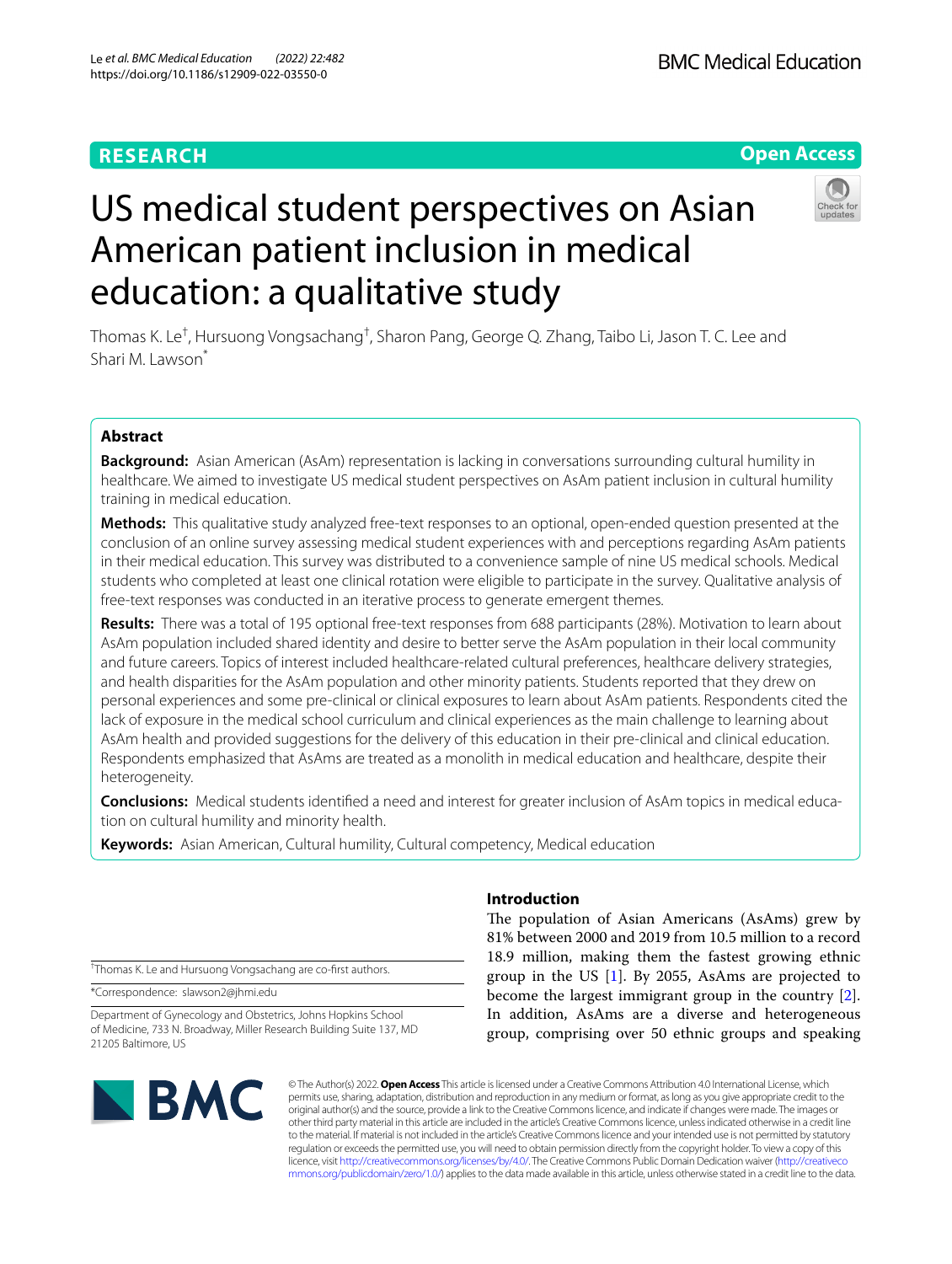over 100 languages [[3\]](#page-9-0). This diversity in culture and language results in a unique set of health and healthcare disparities by AsAm ethnic subgroups [\[4](#page-9-1)–[7\]](#page-9-2), yet AsAms are one of the most understudied racial/ethnic minority groups in the US  $[8, 9]$  $[8, 9]$  $[8, 9]$ . In medical education, cultural humility is increasingly recognized as a valuable skill to address healthcare challenges faced by minority patients [[10\]](#page-9-5). However, there is a distinct lack of AsAm representation in medical education conversations about health equity and cultural humility [[11\]](#page-9-6).

While prior studies have examined patient perceptions of AsAm providers [\[12](#page-9-7)], few have looked at AsAm patients and their health disparities within medical education. A previous study conducted by our group aimed to understand medical student factors associated with readiness to care for AsAm patients  $[13]$  $[13]$ , which is of particular importance as studies demonstrate that graduating medical students feel unprepared to provide cross-cultural care  $[14]$  $[14]$  $[14]$ . The student perspective on the current state of training with regards to AsAm patients remains understudied. Students are important stakeholders and including their perspectives can inform and direct cultural humility training in medical education for the AsAm population. In this qualitative study, we aim to explore medical student perceptions on their motivation, preparation, and recommendations for improving cultural humility training related to caring for AsAm patients in undergraduate medical education in the US.

# **Methods**

An online survey, containing both open- and close-ended questions, was distributed to a convenience sample of nine medical schools across the US to assess medical students' knowledge and attitudes regarding the care of AsAm patients [\[13](#page-9-8)]. Medical students who completed at least one clinical rotation were eligible to participate in the survey. Respondents provided written informed consent by completing the survey and received a \$5 Amazon gift card for participating. Further details regarding the survey methods have been reported previously  $[13]$ . This study received approval by the Johns Hopkins School of Medicine Institutional Review Board (IRB00201533).

The present study focuses on the qualitative analysis examining medical student responses to optional free text questions presented at the conclusion of the survey: "How much more do you want to learn about Asian and AsAm health disparities and topics specifc to these patients?" and "Any other thoughts about your preparation to care for these patients?" All participants who provided a response to the optional questions were included in the analysis [[15\]](#page-9-10). All participants who provided a response to the optional questions were included in the analysis. Thematic analysis was conducted in an iterative, multi-step process [\[16](#page-9-11), [17\]](#page-9-12). First, the responses were divided in half and three coders (HV, SML, TKL) independently created codebooks documenting emergent themes. The codebooks were compared to develop one preliminary codebook, with the majority voting on split decisions. A sample of twenty new un-coded responses was then trialed with this codebook among three coders (HV, SML, TKL), and inter-rater reliability was measured using the iota coefficient (iota=0.889, indicating good fit)  $[18]$ . The same three coders then used this finalized codebook to code all the responses, and these codes were reviewed by another party (SP). The use of multiple coders, the establishment of intercoder agreement, and external peer auditing are established methods to confrm reliability of the qualitative analysis process [\[19](#page-9-14)].

# **Results**

There was a total of 195 free-text responses from 688 participants  $(28\%$ , Table [1\)](#page-2-0). The median age of respondents was  $25$  (IQR:  $25-27$ ), with  $105$  (54%) females. The most reported race/ethnicity of participants was White (*n*=99, 51%), followed by Asian (*n*=84, 43%). In the surrounding county for each medical school, the AsAm population ranged from  $4.8$  to  $39.7\%$  [\[20](#page-9-15)]. There were 7 thematic categories identifed: motivation, topics of interest, sources of knowledge, challenges, suggestions/ strategies, disaggregation, and interest in learning more about diverse groups (Fig. [1\)](#page-3-0). Representative quotes for each category were selected and are presented in Table [2.](#page-4-0)

#### **Motivation**

Participants cited a variety of motivating factors for learning more about AsAm patients and healthcare. Several students, who self-identifed as Asian or AsAm, noted that having certain personal characteristics (e.g., race/ethnicity, language, culture, religion, or nation of origin) in common with AsAm patients inspired them to want to learn more about this group. Other participants who shared this identity also felt that the traditional medical curriculum often exclusively focuses on health care disparities afecting Black and Latino communities to the exclusion of AsAm communities. Some students wanted to learn more about AsAm culture and preferences because they wanted to be better equipped to meet their patients' needs, particularly in local communities. In one example, a participant whose medical school has a large surrounding Hmong population, responded that they wanted to learn more about Hmong traditions and religious beliefs that may impact patients' choices regarding medical treatment.

Another motivating factor was the desire for personal enrichment. One respondent felt that an increased understanding of patients' belief systems and culture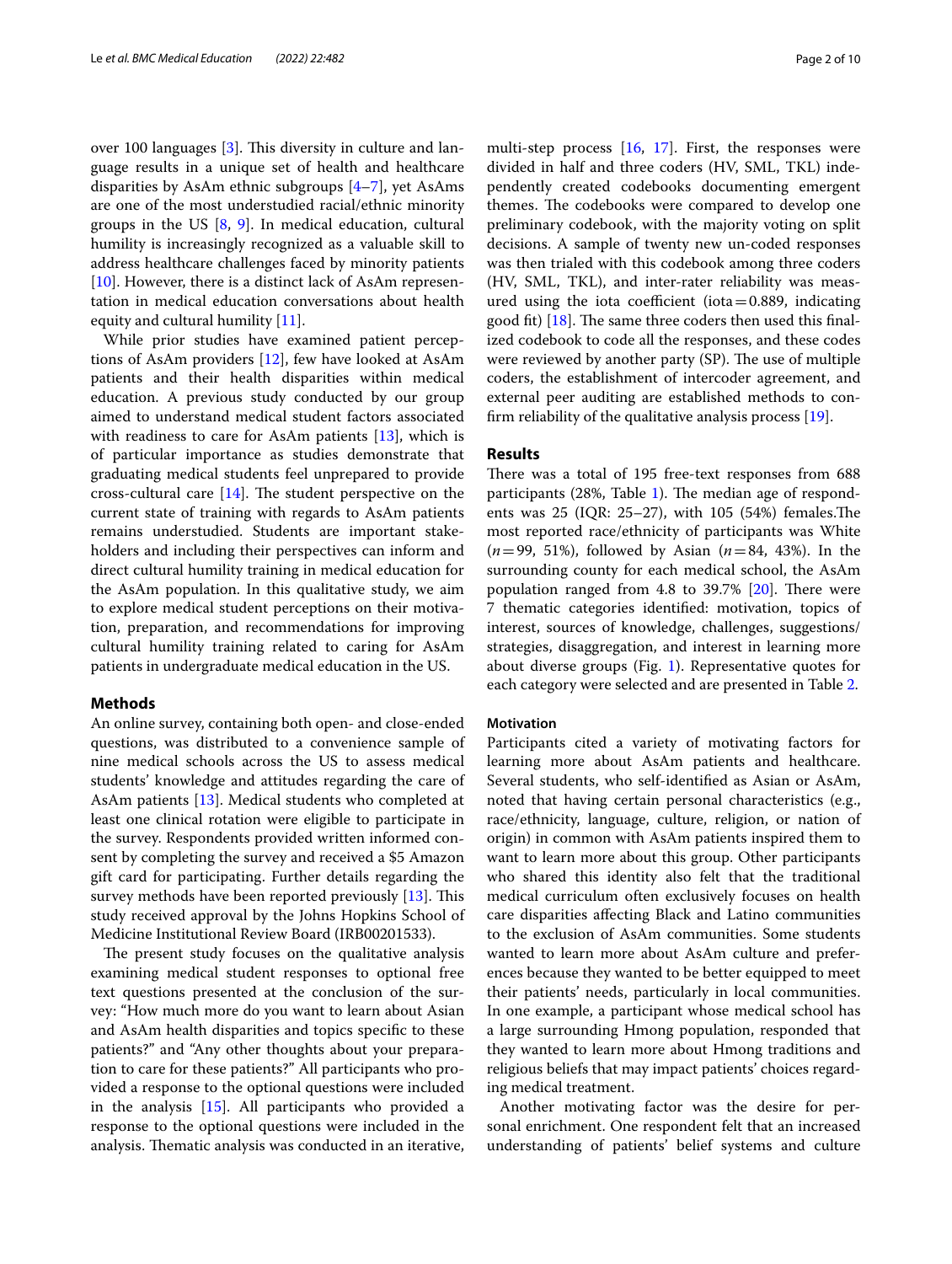<span id="page-2-0"></span>**Table 1** General characteristics of respondents included in qualitative analysis

| Characteristic                                         | Overall $(N=195)$ |
|--------------------------------------------------------|-------------------|
| Age (median, IQR)                                      | 25 (25, 27)       |
| Gender                                                 |                   |
| Female                                                 | 105 (54%)         |
| Male                                                   | 89 (46%)          |
| Prefer not to answer                                   | $1(0.5\%)$        |
| Medical School <sup>a</sup>                            |                   |
| Baylor College of Medicine                             | 24 (12%)          |
| David Geffen School of Medicine at UCLA                | 12 (6.2%)         |
| Harvard Medical School                                 | 33 (17%)          |
| Johns Hopkins University School of Medicine            | 31 (16%)          |
| Medical College of Wisconsin                           | 20 (10%)          |
| Northwestern University Feinberg School of<br>Medicine | 20 (10%)          |
| Stanford University School of Medicine                 | 12 (6.2%)         |
| The Dell Medical School                                | 11 (5.6%)         |
| Washington University School of Medicine               | 32 (16%)          |
| Reported race                                          |                   |
| Asian                                                  | 84 (43%)          |
| White                                                  | 99 (51%)          |
| Black or African American                              | $10(5.1\%)$       |
| Hispanic, Latino, or Spanish                           | 14 (7.2%)         |
| Middle Fastern or North African                        | 7(3.6%)           |
| Native Hawaiian or Pacific Islander                    | $2(1.0\%)$        |
| American Indian or Alaskan Native                      | 3(1.5%)           |
| Not sure or don't know                                 | 3(1.5%)           |

<sup>a</sup> Percent Asian population surrounding each medical school include Harris County (Baylor): 7.8%, Los Angeles County (UCLA): 16.3%, Suffolk County (Harvard): 9.8%, Baltimore City and Baltimore County (Johns Hopkins): 5.4%, Milwaukee County (Medical College of Wisconsin): 5.0%, Cook County (Northwestern): 8.3%, Santa Clara County (Stanford): 39.7%, Travis County (Dell): 8.1%, St. Louis City and St. Louis County (Washington University): 4.8%. Estimates were obtained from the American Community Survey 2019 5-year Estimates Table DP05, Asians alone or in combination with one or more races [[20\]](#page-9-15). The estimates for St. Louis County and Baltimore County also include St. Louis City and Baltimore City respectively as the corresponding cities have their own separate jurisdiction and tabulate their demographic population separately from the county

would make them a more competent physician. Conversely, not all participants felt that increased knowledge about Asian culture would be benefcial. Two students remarked that they did not see the value of additional training in this area because they did not attend school or plan to practice in a city with a large AsAm population. One student remarked that they had not had an experience where a patient's cultural beliefs impacted the patient's care.

#### **Sources of knowledge**

There were varied responses from participants about the sources from which they drew their knowledge about AsAm culture and healthcare preferences. One common source was personal experience, including an individual's background or upbringing, pre-medical school training or experiences, and family or social networks. Some students who self-identifed as AsAm acknowledged their reliance on and the limitations of their own experiences to inform them of what may apply to their patients. Multiple participants looked to their AsAm classmates to learn more about their cultures.

Another source of knowledge was pre-clinical experiences during medical school. Students mainly reported that learning around this topic was largely self-initiated, including participating in cultural or affinity student organizations, attending faculty talks and panels, or searching for related research articles and conferences. There were few responses discussing specific medical school courses or assignments focused on AsAm culture and health disparities.

Clinical exposures were also cited as a source. Some participants recorded their interactions with AsAm patients in the hospital and clinic as possible sources of knowledge, but there were a few students who mentioned that they had little to no exposure to AsAm patients while on their clinical rotations. Only one participant highlighted their attending physician as a source of knowledge (Table [2\)](#page-4-0).

# **Topics of interest**

AsAm cultural preferences/perspectives and cultural humility training regarding this population appeared to be a signifcant topic of interest for respondents. A recurrent suggestion was to provide more education about traditional Asian beliefs and practices surrounding medicine and healing.

Students acknowledged that a better understanding of specifc cultural perspectives surrounding health and illness could help them better tailor treatment recommendations and related healthcare conversations with AsAm patients, and potentially improve clinical outcomes. Participants also noted that this understanding might bridge the barriers that prevent AsAm patients from seeking medical care or other resources, such as social work or physical therapy. While participants advocated for increased AsAm knowledge, participants also commented on the need for increased education and understanding of better cultural care for all minority patients. To better provide direct patient care, one student responded that they wanted to improve their Mandarin language skills.

# **Challenges**

Participants reported that there was a lack of, or limited coverage of AsAm health-related topics or cultural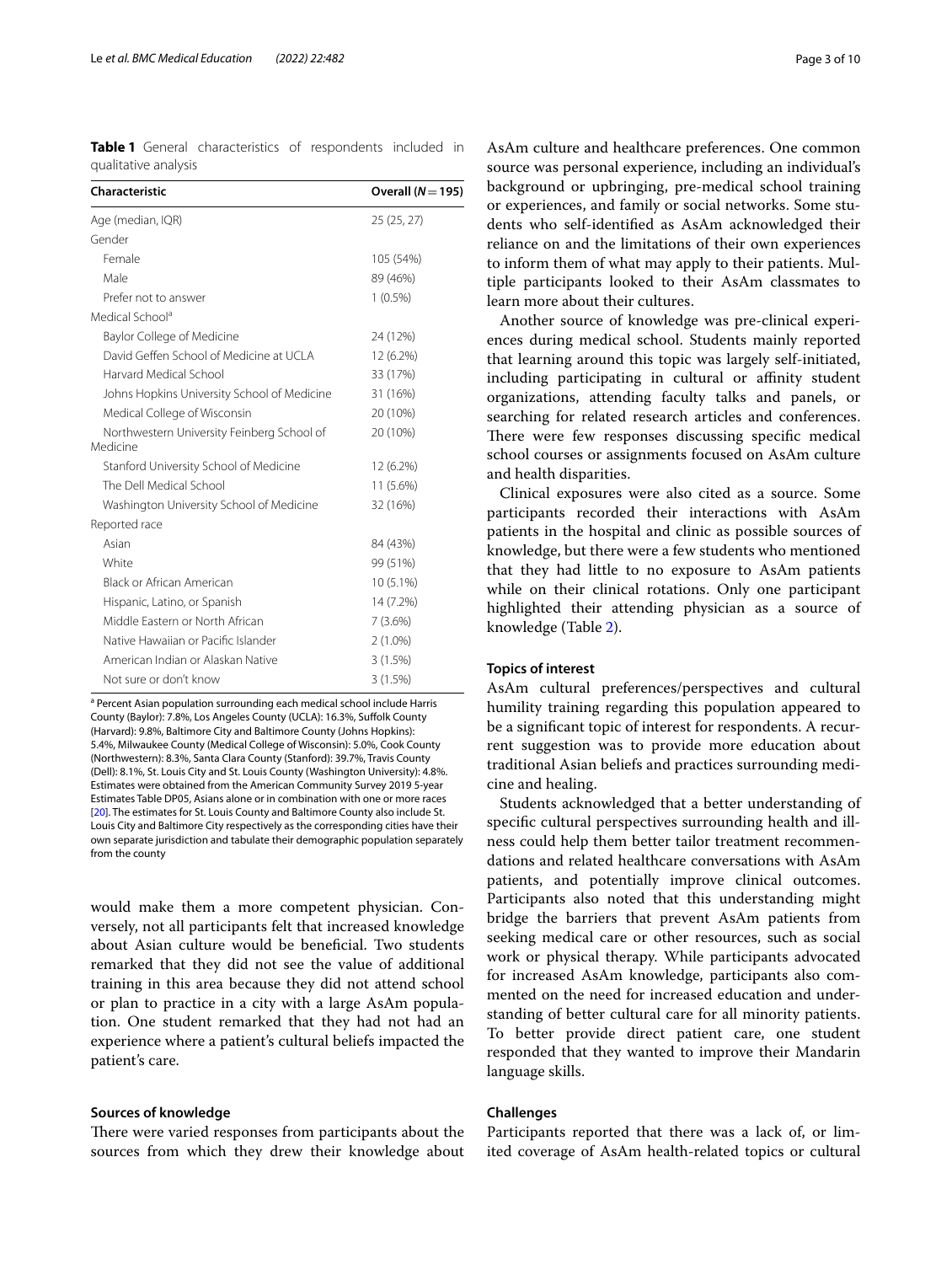

<span id="page-3-0"></span>humility in medical school. Many participants noted that their medical schools' surrounding patient population was generally lacking in AsAm representation or was predominantly made up of one subgroup, which limited their clinical and curricular experience with diverse AsAm cultures. On the other hand, a few participants mentioned that despite a large AsAm patient population near the school, curricular emphasis on AsAm was still limited. Without guidance or formal instruction, a few participants noted that they were unsure how to learn about AsAm health or had to fnd their own ways to supplement their learning. Some participants cited language barriers and not being certifed interpreters as challenges they faced when caring for AsAm patients.

Other challenges that participants mentioned included the vast diversity within AsAm which made it difficult to adequately learn or teach about this population and limited time in the curriculum to be able to cover these topics. A few participants noted that stereotypes (e.g., model minority myth) were the cause of the lack of discussion of AsAm groups in healthcare. When AsAm groups were discussed in the curriculum, the model minority myth was perpetuated as AsAms were viewed as a relatively healthy minority group.

# **Suggestions**

Participants raised several suggestions for incorporating AsAm health-related and cultural humility topics into their medical education. In the pre-clinical curriculum, participants requested dedicated time for AsAm topics, whether this took form in formal didactics, integration into existing courses, intersession courses, or seminars, depending on a school's curricular structure. Possible sessions include speaker panels, skills sessions, and patient cases.

During the clinical curriculum, students wanted more hands-on learning, such as practice cases, learning to work with interpreters, and opportunities for clinical interactions with AsAm communities. Participants also thought that a short summary document or pocket tool linking to additional resources that they could refer to and review on their own would be useful.

Notably, participants indicated that they wished for these topics to be integrated longitudinally throughout the pre-clinical and clinical curriculum. These topics should be taught in conjunction with discussion about other minority groups and should encompass all AsAm subgroups. Additional considerations that participants raised included making these topics mandatory in medical school and catering the content to diferent institutions based on the surrounding AsAm patient population. A few participants expressed that a brief session or  $1-2$  lectures would suffice, as there is limited space in the medical curriculum.

# **Disaggregation**

Disaggregation was a common thread throughout all the previous themes discussed. Participants noted the heterogeneity of the Asian population (e.g. diferent subgroups, underrepresented minorities, first- versus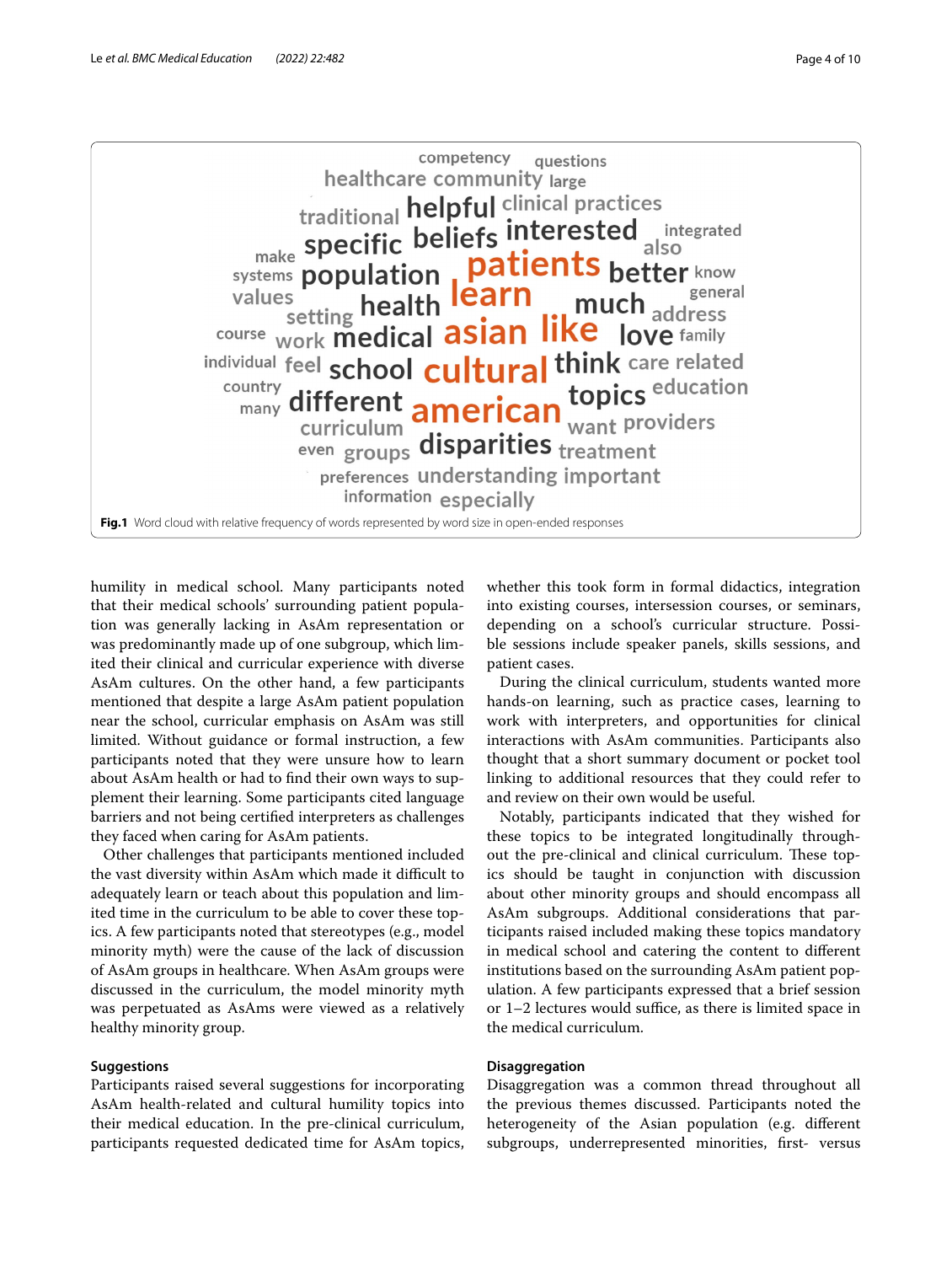<span id="page-4-0"></span>

| Table 2 Themes and subthemes with representative quotes |                                                                                                                                                                                                                                         |                                                                                                                                                                                                                                                                                                                                                                                                                                      |
|---------------------------------------------------------|-----------------------------------------------------------------------------------------------------------------------------------------------------------------------------------------------------------------------------------------|--------------------------------------------------------------------------------------------------------------------------------------------------------------------------------------------------------------------------------------------------------------------------------------------------------------------------------------------------------------------------------------------------------------------------------------|
| Theme                                                   | Explanation                                                                                                                                                                                                                             | Exemplary Quotes                                                                                                                                                                                                                                                                                                                                                                                                                     |
| Motivation                                              | Reasons that explain why students are driven to learn more about<br>topics related to AsAm culture                                                                                                                                      |                                                                                                                                                                                                                                                                                                                                                                                                                                      |
| ·Identity                                               | Students share personal characteristics (e.g., race/ethnicity, culture,<br>language, nation of origin) with AsAm patients                                                                                                               | "I wish when we talk about cultural discrepancies in med school it's not<br>approach to taking care of Asian/Asian American patients. Being Asian<br>just Black and Hispanic patients but also Asian patients. Somehow we<br>"I have had zero lecture time dedicated to discussing the culture and<br>American myself, this is very disappointing."<br>are always left out of the conversation."                                     |
| ·Service                                                | increased knowledge will have a positive impact on health outcomes<br>Students hope to provide care for Asian/AsAm patients in their local<br>community that meets their healthcare needs. They also feel that                          | general practices/preferences. This education would have been benefi-<br>and we have not received adequate education as to their culture and<br>"There is a strong Hmong population where I attend medical school<br>"Would like to learn about religious and traditional beliefs that may<br>compliment or interfere with medical treatment."<br>cial in many of my clinical rotations."                                            |
| Personal enrichment                                     | Students want to learn more about AsAm culture because they want<br>to increase their skills and knowledge in this area                                                                                                                 | systems, cultural understanding, etc. Learning about this for any culture<br>"I think that in order to be a competent doctor, it is super important to<br>understand my patients' culture-specific and individual-specific belief<br>(including for Asian patients), could only help me to better serve the<br>"I would love to learn to better communicate beyond my level of<br>conversational Chinese."<br>needs of my patients." |
| Dissenting                                              | Students disagree that increased knowledge or training related to<br>AsAm culture would be beneficial to them                                                                                                                           | [training on these health disparities] probably would not make as much<br>"Have not had patient experience where their culture beliefs (apparent<br>"In cities like my own, in which there is not a large Asian community,<br>sense as it would for areas with a different population makeup."<br>to me) impacted care, so a brief session would suffice."                                                                           |
| Topics of interest                                      | Topics related to AsAm culture and healthcare disparities that students<br>would be interested in learning more about                                                                                                                   |                                                                                                                                                                                                                                                                                                                                                                                                                                      |
| Cultural preferences regarding health and healthcare    | medicine and healthcare (e.g. traditional medicine, ideas surrounding<br>understand AsAm patients' preferences or perspectives on Western<br>Topics within AsAm culture that would allow students to better<br>death and reincarnation) | "Would be helpful to learn East and Southeast Asian thoughts on illness<br>"Stronger knowledge base of medical things that conflict with tradi-<br>tional beliefs would be helpful<br>and death."                                                                                                                                                                                                                                    |
| Healthcare delivery                                     | How to best deliver culturally sensitive healthcare to this group (e.g.<br>translation services, interviewing strategies)                                                                                                               | "I would be interested to learn more about evaluating language profi-<br>ciency in order to better utilize translation services."                                                                                                                                                                                                                                                                                                    |
| Health outcomes/issues                                  | How culturally sensitive care and other social factors affect clinical<br>outcomes                                                                                                                                                      | "I would like to know about disparities fared by Asian Americans when<br>socioeconomic status is taken into account."                                                                                                                                                                                                                                                                                                                |
| Interest in learning more about diverse groups          | Students reported interest in increasing knowledge about culture and<br>preferences of minority patients in general                                                                                                                     | ested in gaining more cultural competence across the board so I can be<br>"I see patients from all different cultural backgrounds and I'd be inter-<br>a better provider for all of my patients."                                                                                                                                                                                                                                    |
| Reported sources of knowledge                           | Experiences and/or events by which students have or want to learn<br>more about AsAm culture                                                                                                                                            |                                                                                                                                                                                                                                                                                                                                                                                                                                      |
|                                                         |                                                                                                                                                                                                                                         |                                                                                                                                                                                                                                                                                                                                                                                                                                      |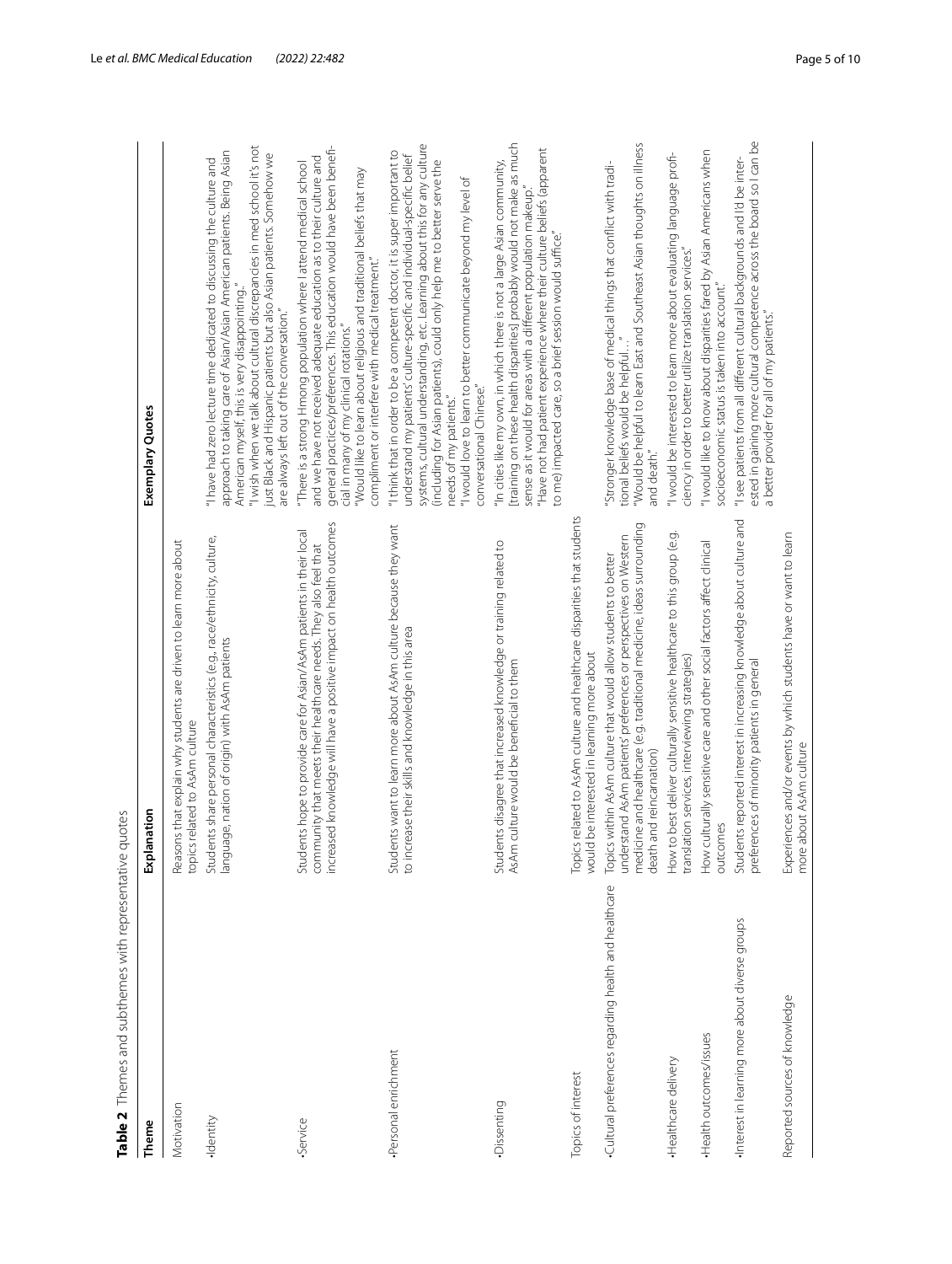| ׇׇ֦֡֡֡                 |
|------------------------|
|                        |
|                        |
|                        |
| )<br>  )<br>  )<br>  ) |
| Ξ                      |
|                        |
|                        |
| ົ                      |
| d                      |
|                        |

| Table 2  (continued)   |                                                                                                                              |                                                                                                                                                                                                                                                                                                                                                                                                                                                                              |
|------------------------|------------------------------------------------------------------------------------------------------------------------------|------------------------------------------------------------------------------------------------------------------------------------------------------------------------------------------------------------------------------------------------------------------------------------------------------------------------------------------------------------------------------------------------------------------------------------------------------------------------------|
| Theme                  | lanation<br>£                                                                                                                | Exemplary Quotes                                                                                                                                                                                                                                                                                                                                                                                                                                                             |
| Personal               | Personal experiences, background/identity, social/family network,<br>and/or previous undergraduate classes or activities     | tion and also talking with my own family. I think having a Global Health<br>"I'm only prepared so far as that I am drawing from my own individual<br>"The most valuable interactions were with the [local] Hmong popula-<br>friends with classmates from China and India than I have in 3 years of<br>"I have learned a great deal more about Asian culture from making<br>Asian American identity and experience."<br>background has certainly helped."<br>medical school." |
| Pre-clinical exposures | Medical school classes and/or extracurricular activities                                                                     | "assigned reading of 'A Spirit Catches You and You Fall Down' before<br>"We took an online course on health disparities in different cultures,<br>"Our education about AsAm health issues was limited to talks from<br>including among different Asian cultures."<br>APAMSA (a student organization)."<br>the first year of medical school."                                                                                                                                 |
| Clinical exposures     | Patient and/or clinical staff interactions during clinical rotations                                                         | "I study in an area with a much higher proportion of Asians than most<br>"Attendings that are able to divulge that information to students are<br>areas of the country."<br>some of the best."                                                                                                                                                                                                                                                                               |
| Challenges             | Challenges to learning about AsAm health topics and patient popula-<br>tions in medical school                               |                                                                                                                                                                                                                                                                                                                                                                                                                                                                              |
| Lack of exposure       | Lack of exposure in both medical school curriculum and clinical<br>experiences                                               | "I feel that traditional medical school curricula, textbooks, and resources<br>'Asian/Asian Americans make up such a tiny proportion of the popula-<br>knowledge or specific training regarding Asian and Asian American<br>tion we serve which I feel, unfortunately, contributes to my lack of<br>in general rarely address the Asian/Asian American population.<br>health."                                                                                               |
| Other challenges       | Other limiting factors                                                                                                       | require the use of an interpreter mainly because I do not know how to<br>"I think it can be hard to become well-versed in various cultural differ-<br>ences, especially given different patient populations in different areas<br>"I also find myself tending to avoid picking up [AsAm] patients that<br>use the [interpreting] system"<br>of the country."                                                                                                                 |
| Suggestions/strategies | Participant suggestions on how to incorporate AsAm-health related<br>cs and cultural humility into medical education<br>topi |                                                                                                                                                                                                                                                                                                                                                                                                                                                                              |
| Pre-clinical           | Lectures, intersession courses, etc. during the pre-clinical curriculum                                                      | teaching skills and strategies for making sure we appropriately address<br>"Giving a crash course on some of these perspectives and then mainly<br>"Pre-clinical lectures that address this topic would be helpful before<br>these concerns in our patients would be very helpful."<br>clinical years."                                                                                                                                                                      |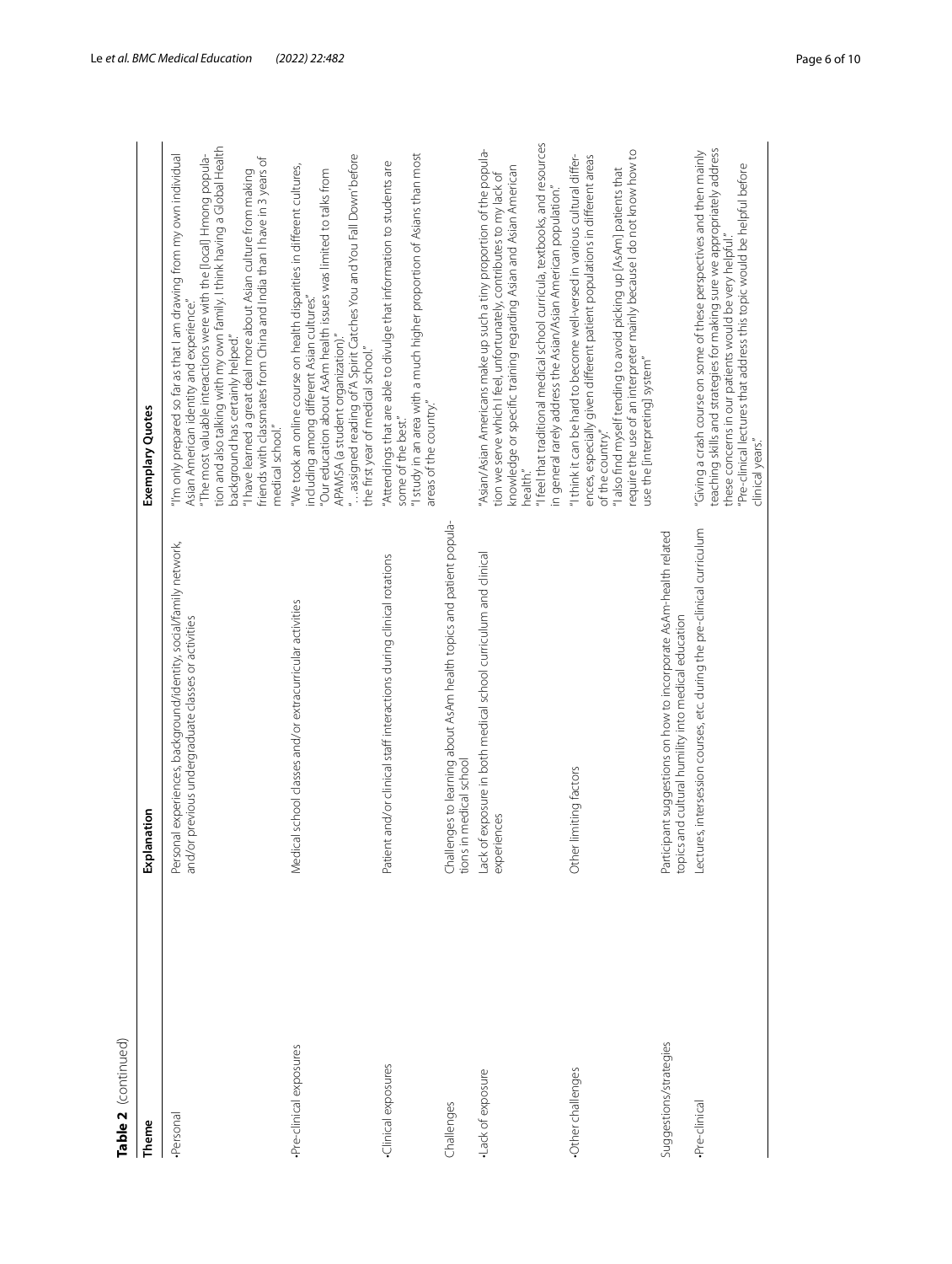| ;        |   |
|----------|---|
|          |   |
|          |   |
|          |   |
|          |   |
|          |   |
|          | i |
| ī        |   |
|          |   |
|          |   |
|          |   |
|          |   |
| ֖֬֕֓֕֓֕֓ |   |
|          |   |
| i        |   |
|          |   |
| Į        |   |
|          |   |
|          |   |
|          |   |
|          |   |
|          |   |
| r        |   |
|          |   |
|          |   |
|          |   |
| D<br>c   |   |
|          |   |
|          |   |
|          |   |
| 5        |   |
|          |   |
|          |   |
| S        |   |
|          |   |
|          |   |

| <b>Theme</b>                 | Explanation                                                                                                           | Exemplary Quotes                                                                                                                                                                                                                                                                                                                                                                                                                                                                                                 |
|------------------------------|-----------------------------------------------------------------------------------------------------------------------|------------------------------------------------------------------------------------------------------------------------------------------------------------------------------------------------------------------------------------------------------------------------------------------------------------------------------------------------------------------------------------------------------------------------------------------------------------------------------------------------------------------|
| Clinical                     | Clinical sessions and educational resources                                                                           | I would love to see 'one page memos' with hyperlinks and short sum-<br>"I would like at least a couple of practice cases demonstrating cultural<br>I would also like to have some hands-on practice with collaborating<br>or religious issues that may arise while treating Asian patients."<br>maries that link to longer pieces of information."<br>with a translator.                                                                                                                                         |
| Other suggestions for format | Longitudinal integration, mandatory, catering content to different<br>institutions based on patient population        | "At the very least, there should be seminars or similar sessions 1-2 times<br>tural competency seems to have faded in third year and has not been a<br>Trainees should learn about the patients that they are likely to treat, so<br>it may make more sense to have different curricula at different institu-<br>a year discussing the importance of cultural competency and specific<br>health disparities for Asians and Asian Americans The stress on cul-<br>part of our non-clerkship didactics."<br>tions. |
| Jisaggregation               | AsAm are treated as a monolith in medical education, despite the<br>heterogeneity that exists and should be addressed | which Asian country and how long they have been in the US. It is not a<br>"Asian American health disparities are highly variable and depend on<br>good idea to bin all Asians together."                                                                                                                                                                                                                                                                                                                         |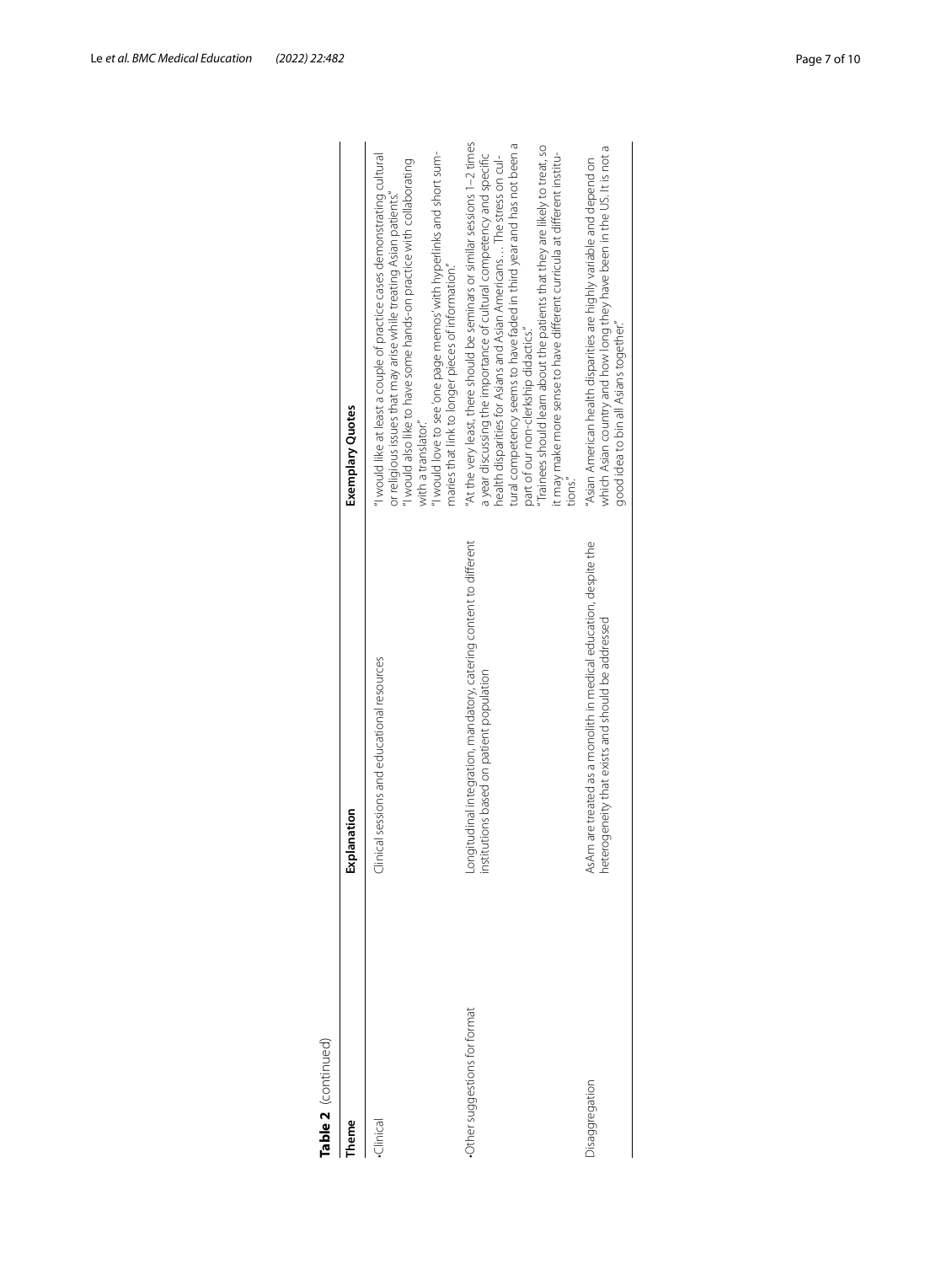third-generation immigrants, etc.), and how this is both a priority and challenge in understanding and advocating for this population within medical education. When included in curricula, AsAms are treated as a monolith, not accounting for the diversity within the heterogeneous population. Participants further reported that this diversity makes it difficult to engage in a one-size-fitsall approach for AsAms and necessitates a thoughtful approach in how to respect the unique cultural values and features that may be present in diferent Asian ethnic subgroups.

# **Discussion**

In this study, US medical students expressed interest in learning more about AsAm culture and health disparities in their medical education, but highlighted the gaps in their current medical school curricula. To our knowledge, this is the frst qualitative study on this topic in the medical education literature.

Students were motivated to learn about the AsAm population for many reasons. Some students felt connected to this population because of personal identity and background, and, importantly, others noted that improved training would better patient care. Despite student interest in this topic, participants reported a lack of curricular focus on AsAm health and health disparities in their medical education. This may reflect consequences of the "model minority myth" that emerged in the 1960s and the 1985 Heckler Report on Black and Minority Health that aggregated all Asian and Pacifc Islanders and reconstructed public opinion that all AsAms are wealthy, hardworking, and, most importantly, healthy  $[21-23]$  $[21-23]$  $[21-23]$ . With the rise of anti-Asian hate during the COVID-19 pandemic, there is an increased need to understand the healthcare issues that afect the diverse groups within this population  $[24, 25]$  $[24, 25]$  $[24, 25]$  $[24, 25]$  $[24, 25]$ . The lack of this awareness, especially at the medical education level, limits change for the AsAm population.

#### **Recommendations & implications**

We noted that that our participants had specifc recommendations that targeted the difering Asian subgroups in the community around each medical school (for example, the Hmong population in Madison, Wisconsin). Participants in our study also recognized the vast diversity of AsAm subgroups and further acknowledged this diversity as a challenge for learning about and caring for AsAm populations. Indeed, patients identifying in diferent AsAm subgroups have diferent healthcare experiences [[26,](#page-9-20) [27\]](#page-9-21), aligning with our participants' concerns that AsAm subgroups cannot be treated similarly. Additionally, in their responses, participants commonly requested education and training in cultural humility and health disparities for AsAms along with other minority groups. Despite the diversity that exists between minority groups, there are shared issues that minority patients face, such as language barriers, discrimination, and lower satisfaction with care [[28](#page-9-22)].

Taken together, the heterogeneity within the AsAm population and shared healthcare challenges faced by various minority groups point to a general strategy to prepare medical students to treat AsAm patients. Rather than prescriptive, knowledge-based content of each AsAm subgroup or minority group, medical schools should identify the needs of the surrounding AsAm population and address them within their cultural humility curriculum. This may include educating students about how to utilize a certifed medical interpreter, highlighting particular AsAm cultural practices in the surrounding community, or identifying surrounding community-based organizations that AsAm patients can be referred to. Including these practical recommendations into current medical school curricula will help students nurture active skills that can be widely used to better care for their AsAm patients.

In addition to this targeted approach, medical schools should also emphasize teaching cultural humility skills that can be applied broadly. This will allow students to best consider each patient's individual background during their care, especially as participants noted that not all schools have exposure to the same AsAm or minority populations. Students are also likely to practice in a diferent geographical area than where they train for medical school, so equipping them with the skills to learn further on their own will be necessary. This curricular reform is already in development, as medical schools are moving towards a more skills-based cultural humility curriculum and focusing on broadly applicable skills, such as patient-centered care and communication [\[10](#page-9-5)]. Including AsAm representation in this curriculum, along with other minorities, is an important step in ensuring that students are prepared to apply these skills for patients of all backgrounds.

Students provided specifc topics and suggestions on how to shape the curriculum to increase exposure to AsAm-related topics. Given the wide variation in cultural competency curricula [\[29](#page-9-23)], student input on topics and format of training can be helpful in moving towards a curriculum that is efective and specifc to students' circumstances and needs. In our study, participants requested opportunities to learn about AsAms in both preclinical and clinical training, including interactive activities like panels, simulation cases, and community experiences. These suggestions mirror the movement towards longitudinal and experiential integration of cultural humility training [\[29](#page-9-23)] and correlate with previous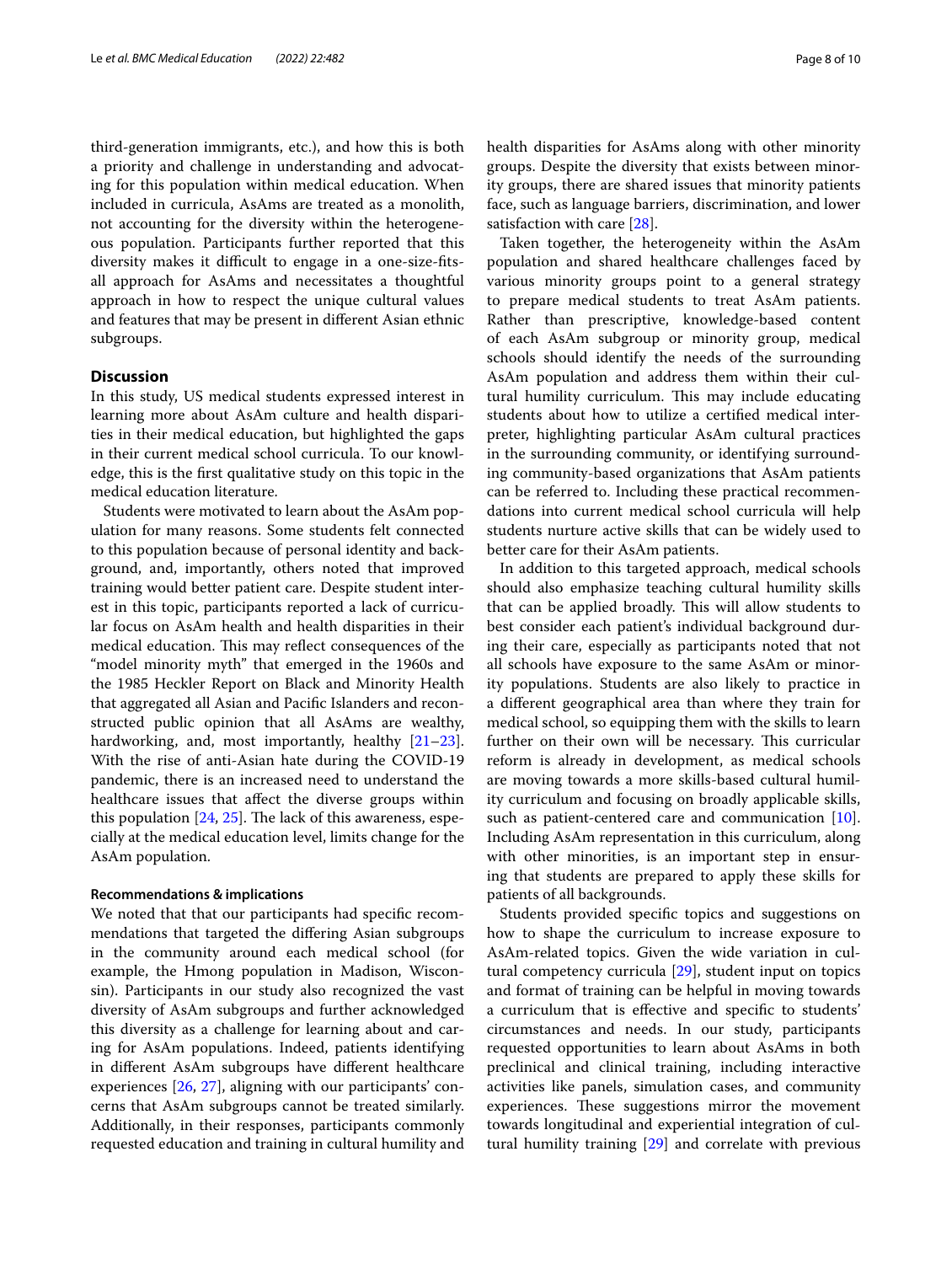fndings that fourth year students feel inadequately prepared in providing cross-cultural care [[14\]](#page-9-9). One notable recurring topic was the lack of exposure regarding traditional medicine and non-Western perspectives on healing. In addition to helping medical students to understand certain AsAm cultural views, introducing these ideas may encourage medical students to expand their "worldview" that may hold implicit and explicit assumptions about health and the practice of medicine [[30\]](#page-9-24). Medical schools should introduce curricula that help students develop more confdence in working with patients that seek out or use complementary and alternative therapies, such as acupuncture or herbal medicine.

# **Limitations**

There are some limitations to this study. Participants included in this qualitative analysis were volunteers who opted to respond to the optional survey question. Tus, these respondents may have greater interest or thoughts regarding AsAm topics in medical education compared to the general medical student population. While our respondents emphasized the necessity of recognizing the diversity of cultures and histories of the heterogeneous AsAm populations within medical education, our study asked respondents to consider AsAm in aggregate. Participants may have had difering comfort levels with and conceptions of diferent AsAm subgroups, for example Asian Indian versus Korean. Due to the relative lack of literature on this topic and the difering AsAm populations around medical schools throughout the US, we chose to utilize wording in this study that asked about AsAms in aggregate. Future qualitative work could focus on AsAm ethnic subgroups, particularly the unique communities that surround individual medical schools.

Furthermore, participants were selected from a convenience sample of nine medical schools, so our fndings may not be representative of medical students nationally. However, the large number of responses and congruence of responses from students at diferent medical schools around the nation support the validity of our themes our fndings represent current student perspectives regarding AsAm cultural humility curriculum in medical education. Future work should include the perspectives of other important stakeholders, including patients, medical school administrators, and faculty at the local and national level, to understand barriers and facilitators to including cultural humility training regarding AsAm patients.

In conclusion, this study explored medical students' attitudes about and recommendations for cultural humility training in medical school for AsAm populations. Medical students identifed a need for greater inclusion and engagement of AsAm topics in medical education on

cultural humility and minority health. We recommend that medical schools design longitudinal, experiential learning that considers the surrounding AsAm community around their respective medical school, as well as having AsAm representation in curricula on cultural humility. The result of our qualitative analysis contributes to ongoing work to improve cultural humility training in medical schools for patients of all backgrounds. Deliberate curricular reform with AsAm representation in mind will help future medical providers care for the diverse and growing AsAm population.

#### **Abbreviations**

AsAm: Asian American; US: United states.

#### **Acknowledgements**

The authors wish to thank Dr. Rachel Mayo and Dr. Windsor Sherrill for their permission to adapt their survey tool. The authors also thank Dr. Raquel Greer, Dr. Sarah Clever, and Dr. Lisa Cooper for their input in the study design.

#### **Authors' contributions**

TKL and HV contributed equally to this paper and are co-frst authors. TKL, HV, TL, and JTCL conceived of the study and study design. TKL, HV, SP, GQZ, TL,and JTCL implemented the survey and collected data. TKL, HV, SP, and SML analyzed the data. TKL, HV, SP, GQZ, TL, JTCL, and SML contributed to writing and revising the manuscript. SML oversaw the study. All authors have read and approved the fnal manuscript.

#### **Funding**

This study was supported by a President's Grant from the Josiah Macy Jr. Foundation, as well as a Dr. Elizabeth Small Grant from the Johns Hopkins University School of Medicine.

#### **Availability of data and materials**

The datasets used and/or analyzed during the current study are available from the corresponding author on reasonable request.

#### **Declarations**

#### **Ethics approval and consent to participate**

This study adheres to guidelines of the Declaration of Helsinki. This study was approved and deemed exempt by the Institutional Review Board at Johns Hopkins University School of Medicine (IRB00201533). Informed consent was obtained from all survey participants.

#### **Consent for publication**

Not applicable.

#### **Competing interests**

None.

Received: 18 November 2021 Accepted: 9 June 2022 Published online: 22 June 2022

#### **References**

- <span id="page-8-0"></span>1. Budiman A, Ruiz NG. Asian Americans are the fastest-growing racial or ethnic group in the U.S. [Internet]. Pew Research Center. [Cited 2021 May 19]. Available from: [https://www.pewresearch.](https://www.pewresearch.org/fact-tank/2021/04/09/asian-americans-are-the-fastest-growing-racial-or-ethnic-group-in-the-u-s/) [org/fact-tank/2021/04/09/asian-americans-are-the-fastest-growi](https://www.pewresearch.org/fact-tank/2021/04/09/asian-americans-are-the-fastest-growing-racial-or-ethnic-group-in-the-u-s/) [ng-racial-or-ethnic-group-in-the-u-s/](https://www.pewresearch.org/fact-tank/2021/04/09/asian-americans-are-the-fastest-growing-racial-or-ethnic-group-in-the-u-s/)
- <span id="page-8-1"></span>2. Budiman A, Ruiz NG. Key facts about Asian Americans, a diverse and growing population [Internet]. Pew Research Center. [Cited 2021 May 19].